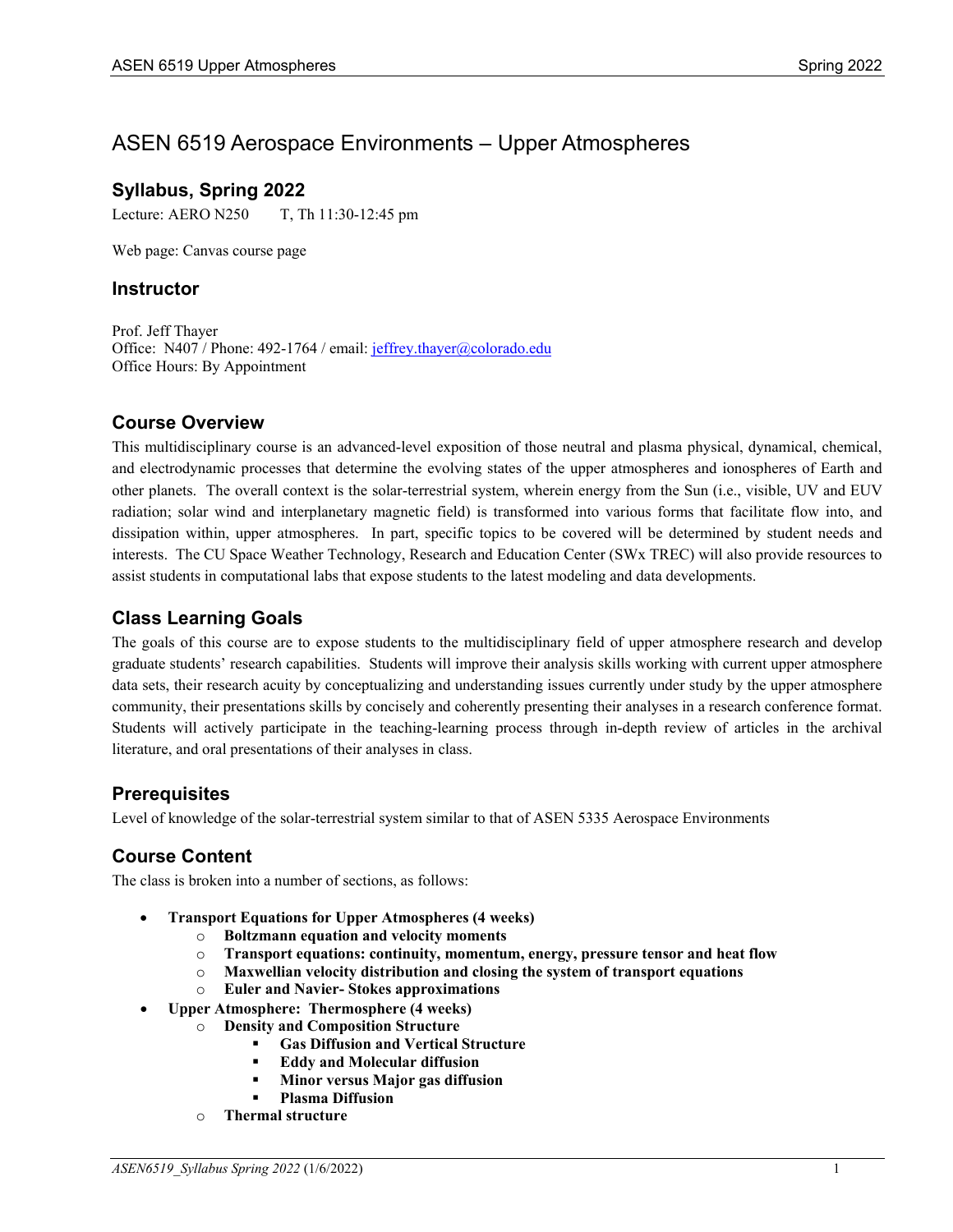- **Energy sources and sinks**
- **Exospheric temperature**
- **Temperature profile**
- o **Collisions**
	- **Binary elastic collisions**
	- **Maxwell molecule collisions**
	- **Momentum transfer collision frequencies**
- o **Dynamics**
	- **Internal and External Forces**
	- **Wind systems**
- **Upper Atmosphere: Ionosphere (3 weeks)**
	- o **Formation**
		- **Ionization**
		- **Chemistry**
		- **Layering**
	- o **Thermal structure**
		- **Ion energy sources and sinks**
		- **Ion temperature profile**
		- **Electron energy sources and sinks**
		- **Electron temperature profile**
- **Upper Atmosphere: Electrodynamics (3 weeks)**
	- o **Earth's magnetic field**
	- o **Currents and Electric fields**
	- o **Conductivities**
	- o **Magnetosphere-Ionosphere Coupling**
	- o **High Latitude Electrodynamics**
	- o **Low Latitude Electrodynamics**
- **Student Final Report Presentations (1 week)**

#### **Texts**

There are many books on upper atmospheres that you can access through the Engineering Library to provide a different point of view on the material we will cover in class. We will also be accessing journal articles from Journal of Geophysical Research, Geophysical Research Letters, Journal of Atmospheric and Solar-Terrestrial Physics and others. The primary books are:

- Ionospheres: Physics, Plasma Physics, and Chemistry, second edition, Robert Schunk and Andrew Nagy, Cambridge University Press, 2009.
- Fundamentals of Plasma Physics, third edition, J. A. Bittencourt, Springer Science, 2004.

Supplementary material will come from other references:

- The Earth's Ionosphere, Plasma Physics and Electrodynamics, Michael Kelley, Academic Press.
- Introduction to Ionospheric Physics, Henry Rishbeth and Owen Garriott, Academic Press.
- Aeronomy, Part A and B, Peter Banks and G. Kockarts, Academic Press.
- Aeronomy of the Middle Atmosphere, Guy Brasseur and Susan Solomon, D. Reidel Publishing Company.
- Physics of the Upper Polar Atmosphere, Asgeir Brekke, John Wiley and Sons.
- Partially Ionized Gases, M. Mitchner and C. H. Kruger, JR., Wiley series in plasma physics, 1973.
- Understanding Space Weather and the Physics Behind It, Delores Knipp, McGraw Hill.
- Atmospheres and Ionospheres of the Outer Planets and their Satellites, Sushil Atreya, Springer-Verlag.
- Physics of Solar System Plasmas, Thomas Cravens ,Cambridge University Press.
- Physics of the Earth's Space Environment, Gerd Prolss, Springer publishing.
- The High-Latitude Ionosphere and its Effects on radio Propagation, R. Hunsucker and J.K. Hargreaves, Cambridge University Press.
- The Upper Atmosphere and Solar-Terrestrial Relations, J.K. Hargreaves, Van Nostrand Reinhold Company.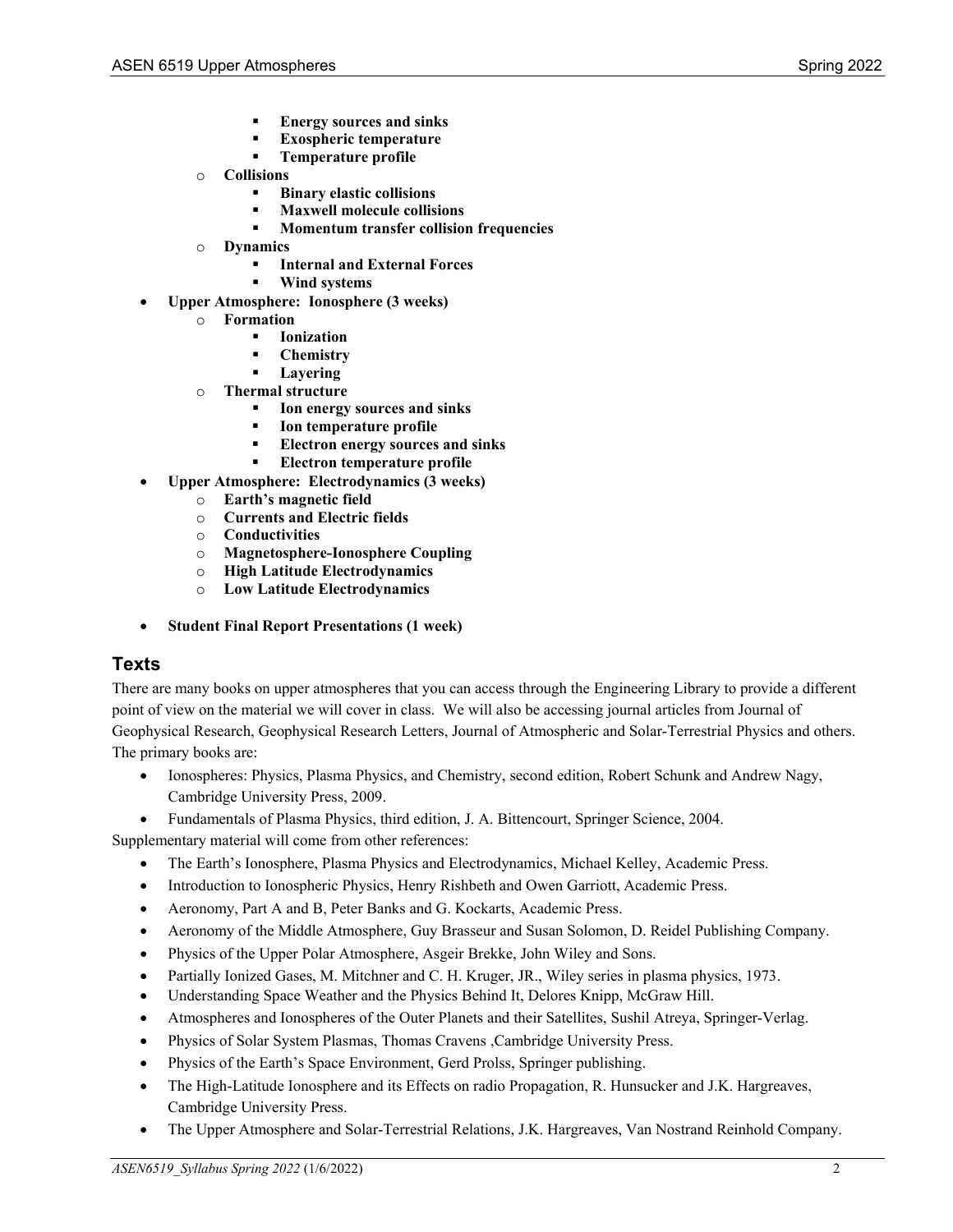• Physics of the Space Environment, Tamas Gombosi, Cambridge University Press. Web resource material can be found at:

- Space Weather Technology, Research, and Education Center (SWx TREC) <https://www.colorado.edu/spaceweather/>
- SWx TREC Data Portal,<https://lasp.colorado.edu/space-weather-portal/home>
- SWx TREC Model-Staging Platform <https://www.colorado.edu/spaceweather/applications-data/space-weather-model-staging-platform>
- NRL MSIS,<https://map.nrl.navy.mil/map/pub/nrl/NRLMSIS/NRLMSIS2.0/>
- NASA IRI,<http://iri.gsfc.nasa.gov/>
- NCAR TIEGCM[, http://www.hao.ucar.edu/modeling/tgcm/](http://www.hao.ucar.edu/modeling/tgcm/)
- NASA CCMC[, http://ccmc.gsfc.nasa.gov/](http://ccmc.gsfc.nasa.gov/)
- SPENVIS[, http://www.spenvis.oma.be/announcement.php](http://www.spenvis.oma.be/announcement.php)
- OMNIWEB,<http://omniweb.gsfc.nasa.gov/>

# **Class Format**

The course will involve weekly lectures on topical material outlined above in the course content. These lectures will be provided by the instructors and invited speakers. Homework and a mid-term take home exam will be issued. A student project will be required. The class will conclude with final oral and written reports of each student's project. Student presentations will involve research, analysis, and demonstrated understanding of theory. Students will be evaluated by their peers and instructors. Students will participate in both the oral presentations and written reports by providing peer reviews of the work presented.

# **Course Grading**

50% Homework (3 HW assignments: #1-20%, #2-15%, and #3-15%)

50% Final Project (Oral report – 15%, Written report- 30%, Report review-5%)

100% Total

# **Requirements for COVID-19**

As a matter of public health and safety, all members of the CU Boulder community and all visitors to campus must follow university, department and building requirements and all public health orders in place to reduce the risk of spreading infectious disease. Students who fail to adhere to these requirements will be asked to leave class, and students who do not leave class when asked or who refuse to comply with these requirements will be referred to Student [Conduct](https://www.colorado.edu/sccr/) and Conflict [Resolution.](https://www.colorado.edu/sccr/) For more information, see the policy on [classroom](http://www.colorado.edu/policies/student-classroom-and-course-related-behavior) behavior and the Student Code of [Conduct.](http://www.colorado.edu/osccr/) If you require accommodation because a disability prevents you from fulfilling these safety measures, please follow the steps in the "Accommodation for Disabilities" statement on this syllabus.

CU Boulder currently requires masks in classrooms and laboratories regardless of vaccination status. This requirement is a precaution to supplement CU Boulder's COVID-19 vaccine requirement. Exemptions include individuals who cannot medically tolerate a face covering, as well as those who are hearing-impaired or otherwise disabled or who are communicating with someone who is hearing-impaired or otherwise disabled and where the ability to see the mouth is essential to communication. If you qualify for a mask-related accommodation, please follow the steps in the "Accommodation for Disabilities" statement on this syllabus. In addition, vaccinated instructional faculty who are engaged in an indoor instructional activity and are separated by at least 6 feet from the nearest person are exempt from wearing masks if they so choose.

If you feel ill and think you might have COVID-19, if you have tested positive for COVID-19, or if you are unvaccinated or partially vaccinated and have been in close contact with someone who has COVID-19, you should stay home and follow the further guidance of the Public [Health](https://www.colorado.edu/health/public-health/quarantine-and-isolation) Office [\(contacttracing@colorado.edu\)](mailto:contacttracing@colorado.edu). If you are fully vaccinated and have been in close contact with someone who has COVID-19, you do not need to stay home; rather, you should self-monitor for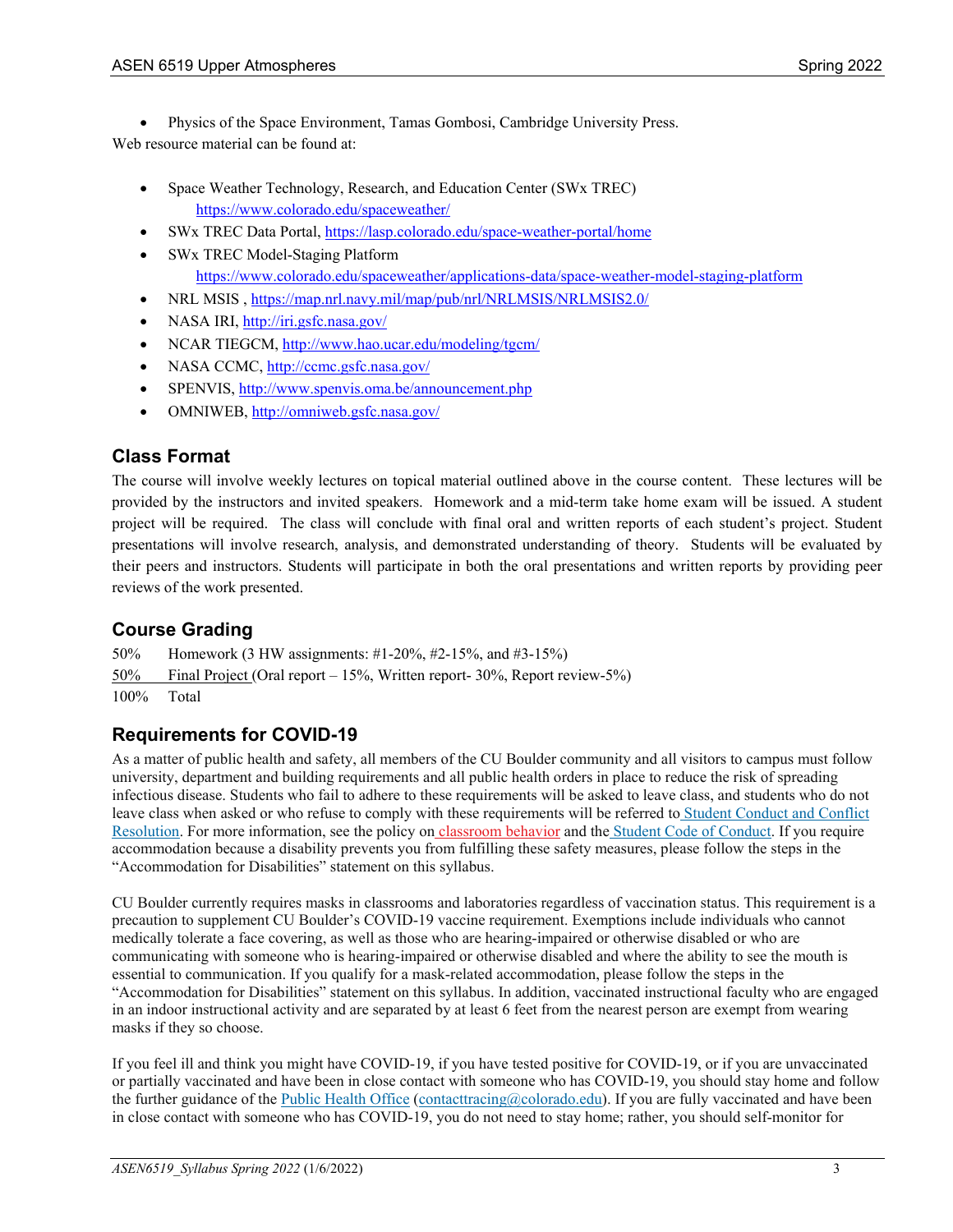symptoms and follow the further guidance of the Public [Health](https://www.colorado.edu/health/public-health/quarantine-and-isolation) Office [\(contacttracing@colorado.edu\)](mailto:contacttracing@colorado.edu). Please provide an email notification indicating you are ill and it is interfering with your ability to complete course work. You are not required to inform the instructor of the nature of your illness, and you are not required to submit a doctor's note.

# **Accommodation for Disabilities**

If you qualify for accommodations because of a disability, please submit your accommodation letter from Disability Services to your faculty member in a timely manner so that your needs can be addressed. Disability Services determines accommodations based on documented disabilities in the academic environment. Information on requesting accommodations is located on the [Disability](https://www.colorado.edu/disabilityservices/) Services website. Contact Disability Services at 303-492-8671 or [dsinfo@colorado.edu](mailto:dsinfo@colorado.edu) for further assistance. If you have a temporary medical condition, see [Temporary](http://www.colorado.edu/disabilityservices/students/temporary-medical-conditions) Medical [Conditions](http://www.colorado.edu/disabilityservices/students/temporary-medical-conditions) on the Disability Services website.

# **Classroom Behavior**

Both students and faculty are responsible for maintaining an appropriate learning environment in all instructional settings, whether in person, remote or online. Those who fail to adhere to such behavioral standards may be subject to discipline. Professional courtesy and sensitivity are especially important with respect to individuals and topics dealing with race, color, national origin, sex, pregnancy, age, disability, creed, religion, sexual orientation, gender identity, gender expression, veteran status, political affiliation or political philosophy. For more information, see the policies on [classroom](http://www.colorado.edu/policies/student-classroom-and-course-related-behavior) [behavior](http://www.colorado.edu/policies/student-classroom-and-course-related-behavior) and the Student Conduct & Conflict [Resolution](https://www.colorado.edu/sccr/student-conduct) policies.

### **Preferred Student Names and Pronouns**

CU Boulder recognizes that students' legal information doesn't always align with how they identify. Students may update their preferred names and pronouns via the student portal; those preferred names and pronouns are listed on instructors' class rosters. In the absence of such updates, the name that appears on the class roster is the student's legal name.

### **Honor Code**

All students enrolled in a University of Colorado Boulder course are responsible for knowing and adhering to the Honor Code academic integrity policy. Violations of the Honor Code may include, but are not limited to: plagiarism, cheating, fabrication, lying, bribery, threat, unauthorized access to academic materials, clicker fraud, submitting the same or similar work in more than one course without permission from all course instructors involved, and aiding academic dishonesty. All incidents of academic misconduct will be reported to the Honor Code [\(honor@colorado.edu\)](mailto:honor@colorado.edu); 303-492-5550). Students found responsible for violating the academic integrity policy will be subject to nonacademic sanctions from the Honor Code as well as academic sanctions from the faculty member. Additional information regarding the Honor Code academic integrity policy can be found on the Honor Code [website.](https://www.colorado.edu/osccr/honor-code)

### **Sexual Misconduct, Discrimination, Harassment and/or Related Retaliation**

CU Boulder is committed to fostering an inclusive and welcoming learning, working, and living environment. The university will not tolerate acts of sexual misconduct (harassment, exploitation, and assault), intimate partner violence (dating or domestic violence), stalking, or protected-class discrimination or harassment by or against members of our community. Individuals who believe they have been subject to misconduct or retaliatory actions for reporting a concern should contact the Office of Institutional Equity and Compliance (OIEC) at 303-492-2127 or email [cureport@colorado.edu.](mailto:cureport@colorado.edu) Information about university policies, [reporting](https://www.colorado.edu/oiec/reporting-resolutions/making-report) options, and the support resources can be

found on the OIEC [website.](http://www.colorado.edu/institutionalequity/)

Please know that faculty and graduate instructors have a responsibility to inform OIEC when they are made aware of incidents of sexual misconduct, dating and domestic violence, stalking, discrimination, harassment and/or related retaliation, to ensure that individuals impacted receive information about their rights, support resources, and reporting options. To learn more about reporting and support options for a variety of concerns, visit Don't [Ignore](https://www.colorado.edu/dontignoreit/) It.

### **Religious Holidays**

Campus policy regarding religious observances requires that faculty make every effort to deal reasonably and fairly with all students who, because of religious obligations, have conflicts with scheduled exams, assignments or required attendance. In this class, you must let the instructors know of any such conflicts within the first two weeks of the semester so that we can work with you to make reasonable arrangements.